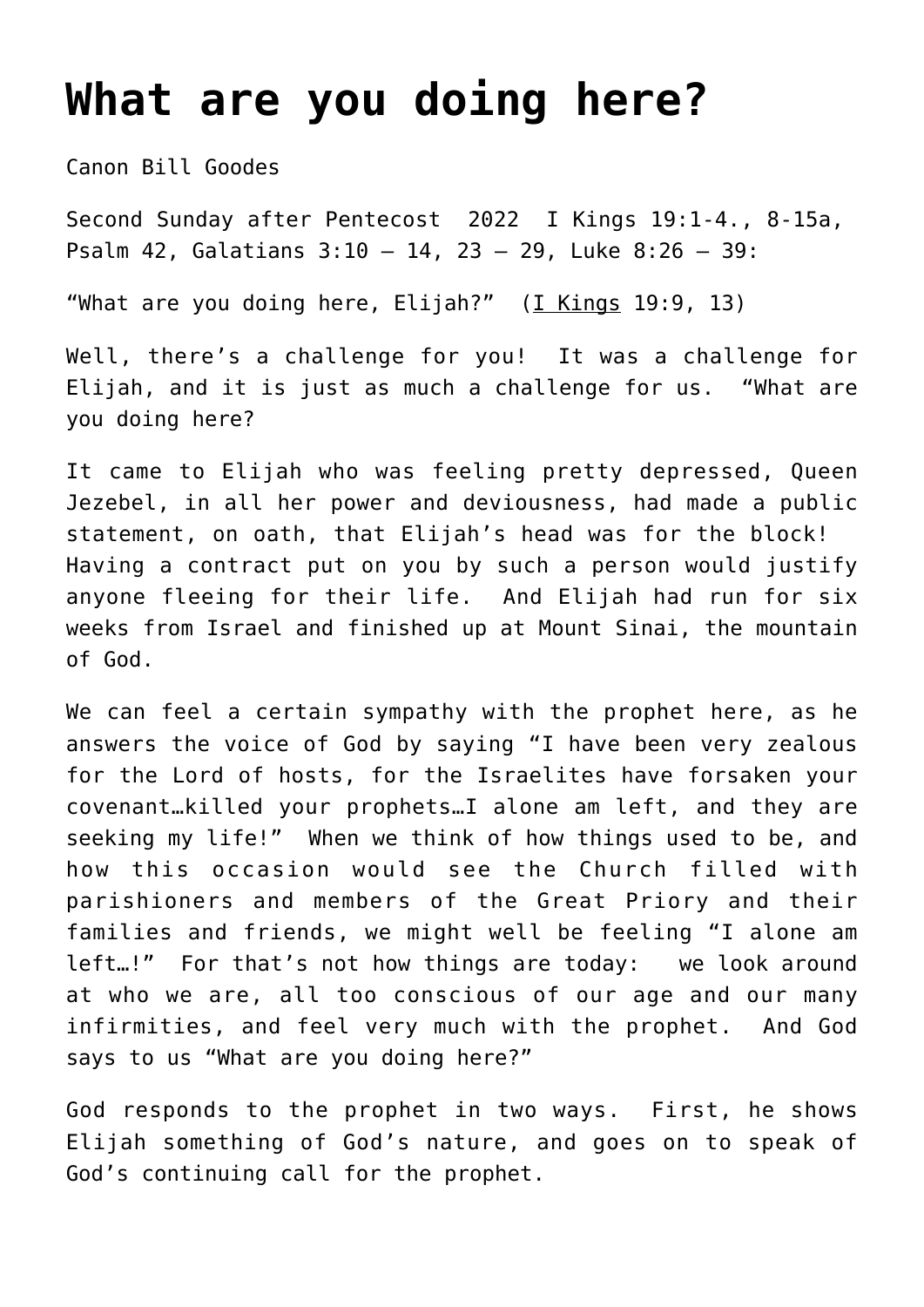God's nature? "Stand on the mountain before the Lord" Then came the tempestuous wind, ripping the countryside to shreds — "but the Lord was not in the wind". Then came the trembling of the foundations as the earth rocked — "but the Lord was not in the earthquake". Then came a wild-fire, fearsome and destructive in its intensity — "but the Lord was not in the fire". After the fire, "a sound of sheer silence" or "a mere whisper" — the older translations spoke of "a still small voice." Elijah then covered his face, stood outside the cave, and heard again the challenging voice "What are you doing here, Elijah?" I wonder whether his carefully rehearsed response might have been delivered a little more hesitantly in the face of this display of God's presence (and God's absence!).

There are some very loud voices in our experience, sounding like wind, earthquake, fire: these voices clamour for our attention, saying "This is where the power is — you've got to listen to us! Listen to our message of wars and rumours of wars, of broken-down systems, of terrible behaviour by people who ought to know better and yet who are in positions of authority themselves. Listen to our message that says there is no reality other than the material world around us. Listen to our message that says there is nothing that you can do." God's message to the prophet comes in the quiet which the desert is so capable of  $-$  a silence in which one might hear God's message, God's challenge, God's call, God's reassurance.

God's call comes to Elijah in two parts: first he is to go and anoint some new leaders — in Aram, Syria, that power which is the greatest threat to Israel's peace. The passage goes on after the part we read, to speak of Israel, anointing Jehu to be king — which means that Jezebel is to get her come-uppance at the hands of one "who drives furiously". Then, in the prophetic field, Elisha is to take over from Elijah himself, for Elijah is about to come to the end of the ministry in which he has been so loyal. And the call has a reassurance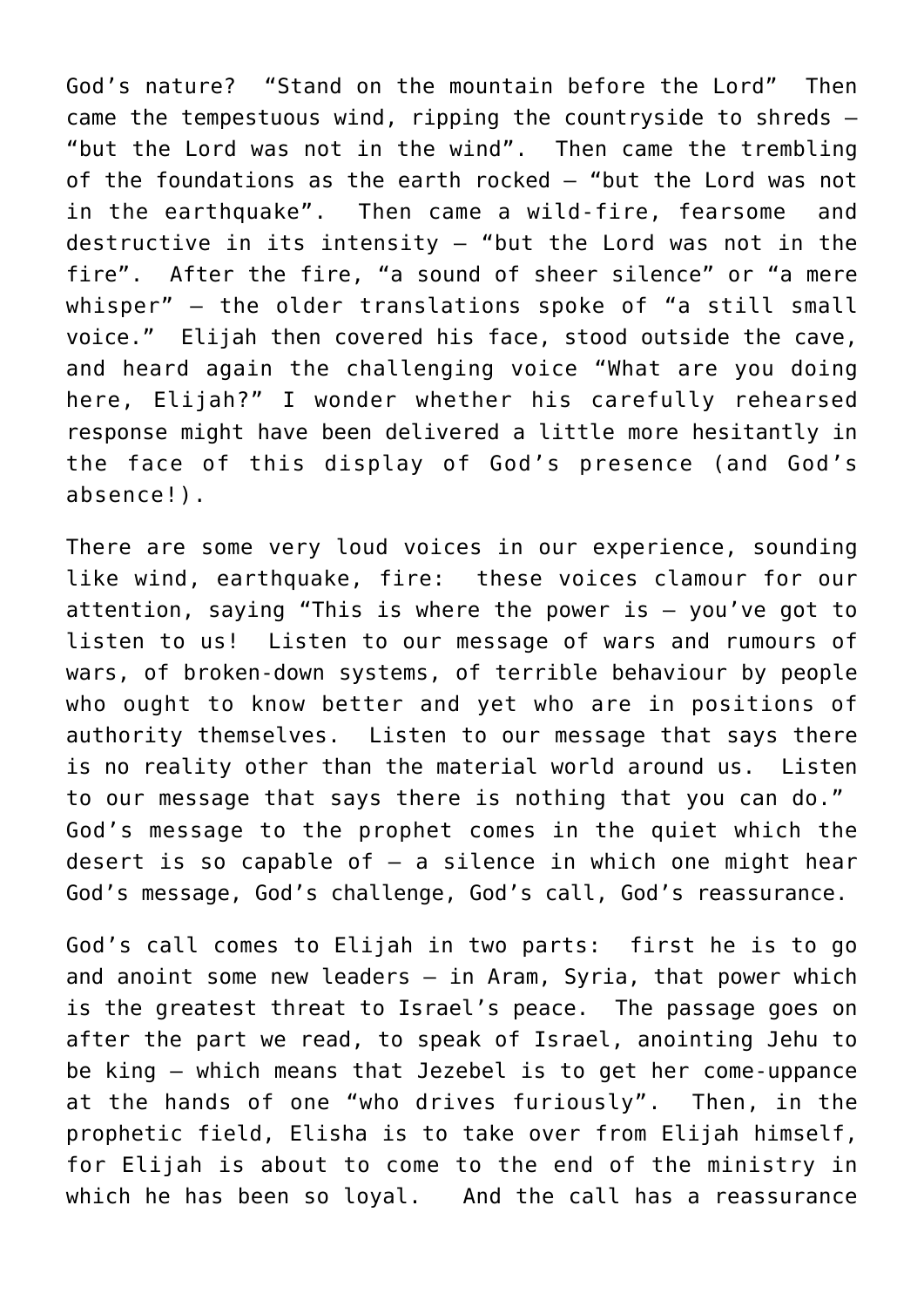at the end of it, "Yet I will leave seven thousand in Israel" who have remained steadfast in their loyalty to the Lord God. Elijah is *not* the only one left!

What is God's call to us, as we put those loud voices behind us, and listen to God in the sound of sheer silence? Do we look for new leaders, even if we know that they will "drive furiously"? Do we anticipate our own dying, the ending of things as we know them, so that another may come in our place? But whatever lies ahead of us, God's assurance remains, "there are still seven thousand in Israel" — we are not alone in our loyalty to the Lord, the God of hosts", in spite of how few and how weak we seem to be.

The question "What are you doing here?" comes with a challenge, not only to Elijah, but also to us. And there is another challenge in today's readings. Jesus comes to the Gerasene man, clearly in need of healing, and Jesus is greeted with the challenge, "What have you to do with me, Jesus, Son of the Most High God?" That challenge continues, after the man is healed, and appears "clothed and in his right mind", when the villagers come out to see what has happened. Faced not only with the healed man, but also the loss of a herd of pigs, they "asked Jesus to leave them". The man wants to go with Jesus, but is told, "Return home, and tell how much God has done for you."

Even in our loyalty to the Lord of Hosts, we too are tempted to challenge Jesus with the same message, "What have you to do with me?" Somehow we find Jesus' presence even more confronting than the still small voice with which God can speak with us. We have our ways of "asking him to leave"  $- I$ remember when our present Archbishop came to this Church for the first time, one of the comments someone made was "Too much mention of Jesus!" Perhaps it is because of the kind of challenge that Jesus gave the Gerasene man,and confronts us as well — "Return to your home and tell how much God has done for you".